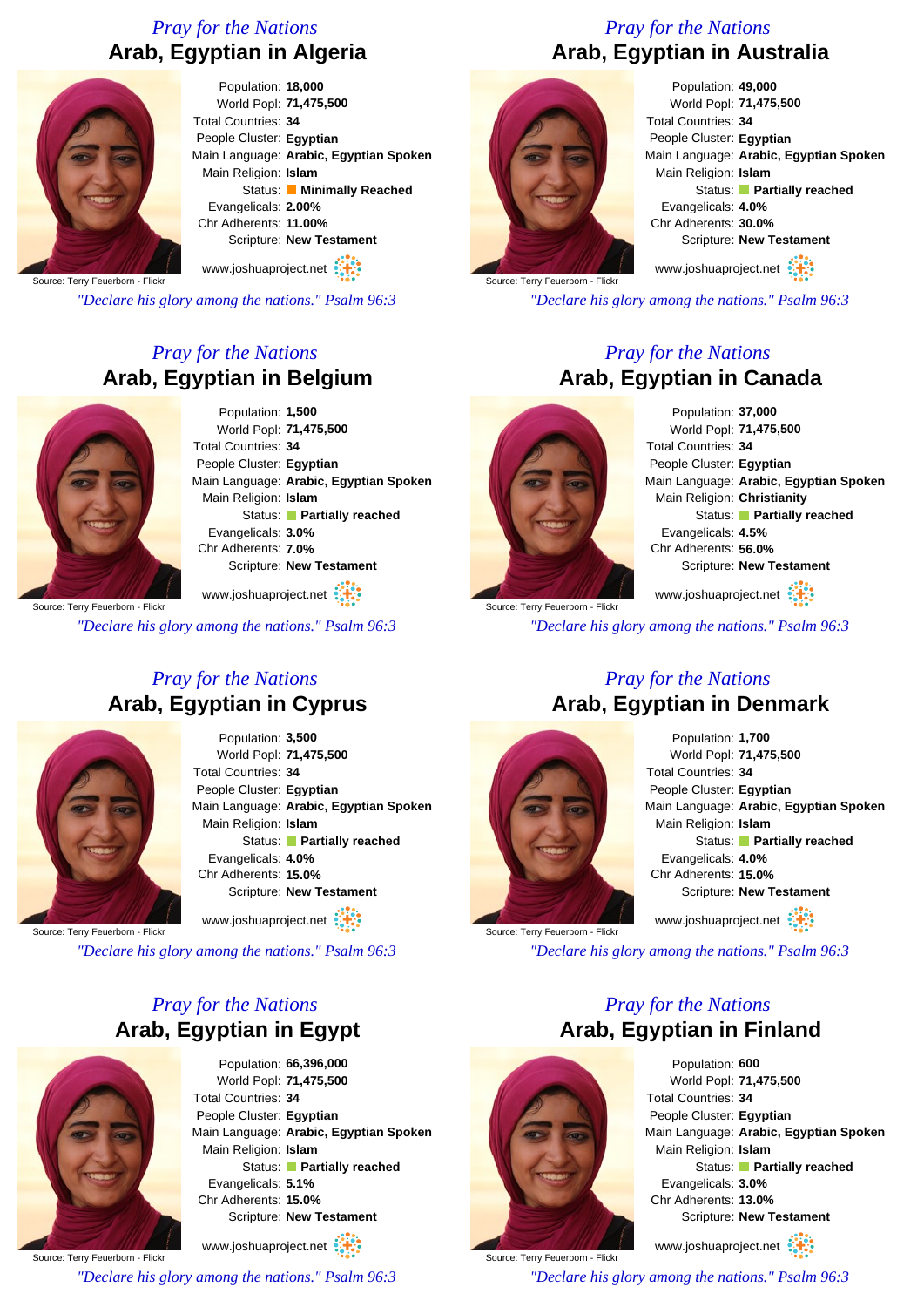## *Pray for the Nations* **Arab, Egyptian in France**



Population: **26,000** World Popl: **71,475,500** Total Countries: **34** People Cluster: **Egyptian** Main Language: **Arabic, Egyptian Spoken** Main Religion: **Islam** Status: **Partially reached** Evangelicals: **4.5%** Chr Adherents: **17.0%** Scripture: **New Testament**

www.joshuaproject.net

Source: Terry Feuerborn - Flickr

*"Declare his glory among the nations." Psalm 96:3*

## *Pray for the Nations* **Arab, Egyptian in Greece**



Population: **9,700** World Popl: **71,475,500** Total Countries: **34** People Cluster: **Egyptian** Main Language: **Arabic, Egyptian Spoken** Main Religion: **Islam** Status: **Partially reached** Evangelicals: **3.9%** Chr Adherents: **20.0%** Scripture: **New Testament**

www.joshuaproject.net

*"Declare his glory among the nations." Psalm 96:3*

## *Pray for the Nations* **Arab, Egyptian in Israel**



Population: **28,000** World Popl: **71,475,500** Total Countries: **34** People Cluster: **Egyptian** Main Language: **Arabic, Egyptian Spoken** Main Religion: **Islam** Status: **Partially reached** Evangelicals: **3.9%** Chr Adherents: **9.0%** Scripture: **New Testament**

www.joshuaproject.net

Source: Terry Feuerborn - Flickr

*"Declare his glory among the nations." Psalm 96:3*

## *Pray for the Nations* **Arab, Egyptian in Jordan**



Population: **24,000** World Popl: **71,475,500** Total Countries: **34** People Cluster: **Egyptian** Main Language: **Arabic, Egyptian Spoken** Main Religion: **Islam** Status: **Partially reached** Evangelicals: **4.0%** Chr Adherents: **12.0%** Scripture: **New Testament**

Source: Terry Feuerborn - Flickr www.joshuaproject.net *"Declare his glory among the nations." Psalm 96:3*

## *Pray for the Nations* **Arab, Egyptian in Germany**



Population: **46,000** World Popl: **71,475,500** Total Countries: **34** People Cluster: **Egyptian** Main Language: **Arabic, Egyptian Spoken** Main Religion: **Islam** Status: **Partially reached** Evangelicals: **6.0%** Chr Adherents: **15.0%** Scripture: **New Testament** www.joshuaproject.net

Source: Terry Feuerborn - Flickr

*"Declare his glory among the nations." Psalm 96:3*

## *Pray for the Nations* **Arab, Egyptian in Iraq**



Population: **484,000** World Popl: **71,475,500** Total Countries: **34** People Cluster: **Egyptian** Main Language: **Arabic, Egyptian Spoken** Main Religion: **Islam** Status: **Partially reached** Evangelicals: **3.9%** Chr Adherents: **13.0%** Scripture: **New Testament**

Source: Terry Feuerborn - Flickr www.joshuaproject.net

*"Declare his glory among the nations." Psalm 96:3*



Source: Terry Feuerborn - Flickr

## *Pray for the Nations* **Arab, Egyptian in Italy**

Population: **77,000** World Popl: **71,475,500** Total Countries: **34** People Cluster: **Egyptian** Main Language: **Arabic, Egyptian Spoken** Main Religion: **Islam** Status: **Partially reached** Evangelicals: **3.9%** Chr Adherents: **13.0%** Scripture: **New Testament** www.joshuaproject.net

Source: Terry Feuerborn - Flickr

*"Declare his glory among the nations." Psalm 96:3*

## *Pray for the Nations* **Arab, Egyptian in Kuwait**



www.joshuaproject.net

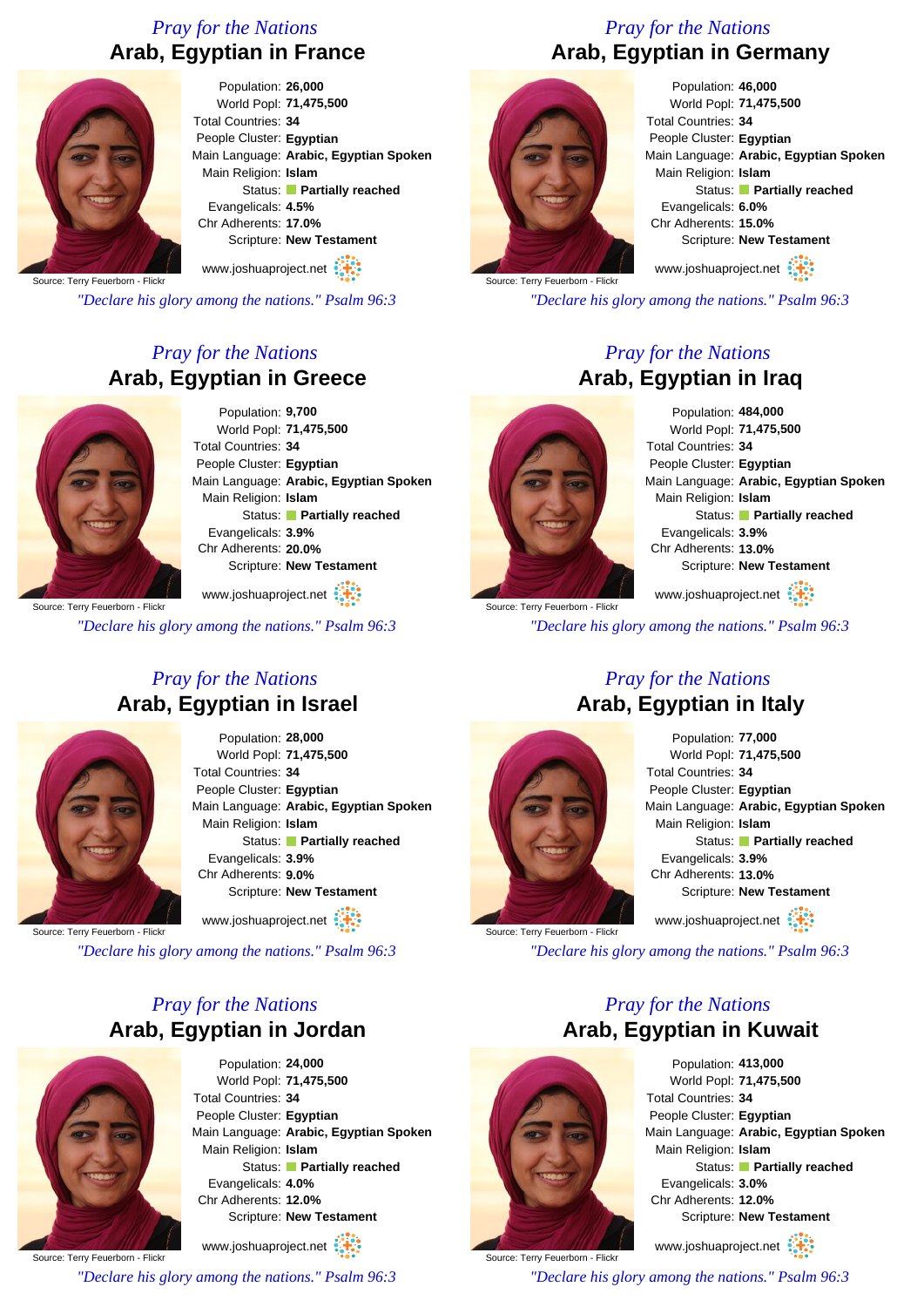## *Pray for the Nations* **Arab, Egyptian in Lebanon**



Population: **101,000** World Popl: **71,475,500** Total Countries: **34** People Cluster: **Egyptian** Main Language: **Arabic, Egyptian Spoken** Main Religion: **Islam** Status: **Minimally Reached** Evangelicals: **0.30%** Chr Adherents: **13.00%** Scripture: **New Testament**

Source: Terry Feuerborn - Flickr www.joshuaproject.net

*"Declare his glory among the nations." Psalm 96:3*

## *Pray for the Nations* **Arab, Egyptian in Netherlands**



Population: **28,000** World Popl: **71,475,500** Total Countries: **34** People Cluster: **Egyptian** Main Language: **Arabic, Egyptian Spoken** Main Religion: **Islam** Status: **Partially reached** Evangelicals: **3.9%** Chr Adherents: **13.0%** Scripture: **New Testament**

www.joshuaproject.net

*"Declare his glory among the nations." Psalm 96:3*

## *Pray for the Nations* **Arab, Egyptian in Oman**



Population: **81,000** World Popl: **71,475,500** Total Countries: **34** People Cluster: **Egyptian** Main Language: **Arabic, Egyptian Spoken** Main Religion: **Islam** Status: **Partially reached** Evangelicals: **3.9%** Chr Adherents: **13.0%** Scripture: **New Testament**

www.joshuaproject.net

Source: Terry Feuerborn - Flickr

*"Declare his glory among the nations." Psalm 96:3*

## *Pray for the Nations* **Arab, Egyptian in Saudi Arabia**



Population: **635,000** World Popl: **71,475,500** Total Countries: **34** People Cluster: **Egyptian** Main Language: **Arabic, Egyptian Spoken** Main Religion: **Islam** Status: **Minimally Reached** Evangelicals: **2.00%** Chr Adherents: **13.00%** Scripture: **New Testament**

Source: Terry Feuerborn - Flickr www.joshuaproject.net *"Declare his glory among the nations." Psalm 96:3*

## *Pray for the Nations* **Arab, Egyptian in Libya**



Population: **662,000** World Popl: **71,475,500** Total Countries: **34** People Cluster: **Egyptian** Main Language: **Arabic, Egyptian Spoken** Main Religion: **Islam** Status: **Minimally Reached** Evangelicals: **0.50%** Chr Adherents: **8.00%** Scripture: **New Testament** www.joshuaproject.net

Source: Terry Feuerborn - Flickr

*"Declare his glory among the nations." Psalm 96:3*

#### *Pray for the Nations* **Arab, Egyptian in New Zealand**



Population: **1,200** World Popl: **71,475,500** Total Countries: **34** People Cluster: **Egyptian** Main Language: **Arabic, Egyptian Spoken** Main Religion: **Islam** Status: **Partially reached** Evangelicals: **4.0%** Chr Adherents: **16.0%** Scripture: **New Testament**

Source: Terry Feuerborn - Flickr www.joshuaproject.net

*"Declare his glory among the nations." Psalm 96:3*



## *Pray for the Nations* **Arab, Egyptian in Qatar**

Population: **58,000** World Popl: **71,475,500** Total Countries: **34** People Cluster: **Egyptian** Main Language: **Arabic, Egyptian Spoken** Main Religion: **Islam** Status: **Partially reached** Evangelicals: **4.0%** Chr Adherents: **8.0%** Scripture: **New Testament** www.joshuaproject.net

Source: Terry Feuerborn - Flickr

*"Declare his glory among the nations." Psalm 96:3*

## *Pray for the Nations* **Arab, Egyptian in Singapore**



Source: Terry Feuerborn - Flickr

Population: **11,000** World Popl: **71,475,500** Total Countries: **34** People Cluster: **Egyptian** Main Language: **Arabic, Egyptian Spoken** Main Religion: **Islam** Status: **Partially reached** Evangelicals: **3.9%** Chr Adherents: **12.0%** Scripture: **New Testament**

www.joshuaproject.net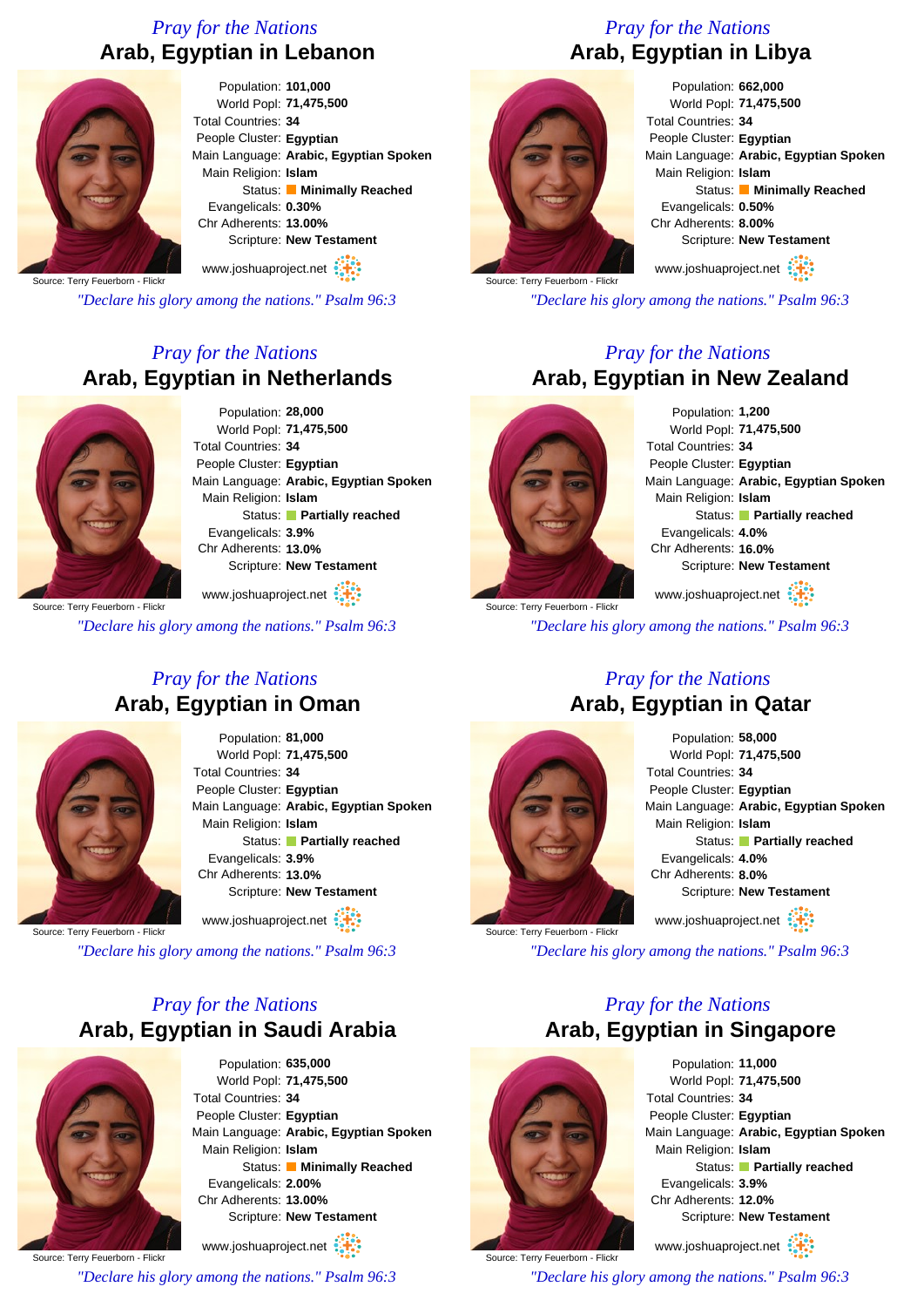## *Pray for the Nations* **Arab, Egyptian in South Africa**



Population: **62,000** World Popl: **71,475,500** Total Countries: **34** People Cluster: **Egyptian** Main Language: **Arabic, Egyptian Spoken** Main Religion: **Islam** Status: **Partially reached** Evangelicals: **3.9%** Chr Adherents: **13.0%** Scripture: **New Testament**

Source: Terry Feuerborn - Flickr www.joshuaproject.net

*"Declare his glory among the nations." Psalm 96:3*

## *Pray for the Nations* **Arab, Egyptian in Sudan**



Population: **746,000** World Popl: **71,475,500** Total Countries: **34** People Cluster: **Egyptian** Main Language: **Arabic, Egyptian Spoken** Main Religion: **Islam** Status: **Partially reached** Evangelicals: **3.0%** Chr Adherents: **9.0%** Scripture: **New Testament**

www.joshuaproject.net

*"Declare his glory among the nations." Psalm 96:3*

## *Pray for the Nations* **Arab, Egyptian in Syria**



Population: **84,000** World Popl: **71,475,500** Total Countries: **34** People Cluster: **Egyptian** Main Language: **Arabic, Egyptian Spoken** Main Religion: **Islam** Status: **Partially reached** Evangelicals: **4.0%** Chr Adherents: **15.0%** Scripture: **New Testament**

www.joshuaproject.net

Source: Terry Feuerborn - Flickr

*"Declare his glory among the nations." Psalm 96:3*

## *Pray for the Nations* **Arab, Egyptian in United Kingdom**



Population: **51,000** World Popl: **71,475,500** Total Countries: **34** People Cluster: **Egyptian** Main Language: **Arabic, Egyptian Spoken** Main Religion: **Islam** Status: **Partially reached** Evangelicals: **3.9%** Chr Adherents: **13.0%** Scripture: **New Testament**

Source: Terry Feuerborn - Flickr www.joshuaproject.net *"Declare his glory among the nations." Psalm 96:3*

## *Pray for the Nations* **Arab, Egyptian in Spain**



Population: **3,000** World Popl: **71,475,500** Total Countries: **34** People Cluster: **Egyptian** Main Language: **Arabic, Egyptian Spoken** Main Religion: **Islam** Status: **Partially reached** Evangelicals: **3.0%** Chr Adherents: **14.0%** Scripture: **New Testament** www.joshuaproject.net

Source: Terry Feuerborn - Flickr

*"Declare his glory among the nations." Psalm 96:3*

## *Pray for the Nations* **Arab, Egyptian in Sweden**



Source: Terry Feuerborn - Flickr

Population: **5,300** World Popl: **71,475,500** Total Countries: **34** People Cluster: **Egyptian** Main Language: **Arabic, Egyptian Spoken** Main Religion: **Islam** Status: **Partially reached** Evangelicals: **3.0%** Chr Adherents: **12.0%** Scripture: **New Testament**

www.joshuaproject.net

*"Declare his glory among the nations." Psalm 96:3*



## *Pray for the Nations*

Population: **1,028,000** World Popl: **71,475,500** Total Countries: **34** People Cluster: **Egyptian** Main Language: **Arabic, Egyptian Spoken** Main Religion: **Islam** Status: **Partially reached** Evangelicals: **3.9%** Chr Adherents: **12.0%** Scripture: **New Testament** www.joshuaproject.net

Source: Terry Feuerborn - Flickr

*"Declare his glory among the nations." Psalm 96:3*

## *Pray for the Nations* **Arab, Egyptian in United States**



Source: Terry Feuerborn - Flickr

Population: **241,000** World Popl: **71,475,500** Total Countries: **34** People Cluster: **Egyptian** Main Language: **Arabic, Egyptian Spoken** Main Religion: **Christianity** Status: **Partially reached** Evangelicals: **4.0%** Chr Adherents: **52.0%** Scripture: **New Testament**

www.joshuaproject.net

*"Declare his glory among the nations." Psalm 96:3*

# **Arab, Egyptian in UAE**